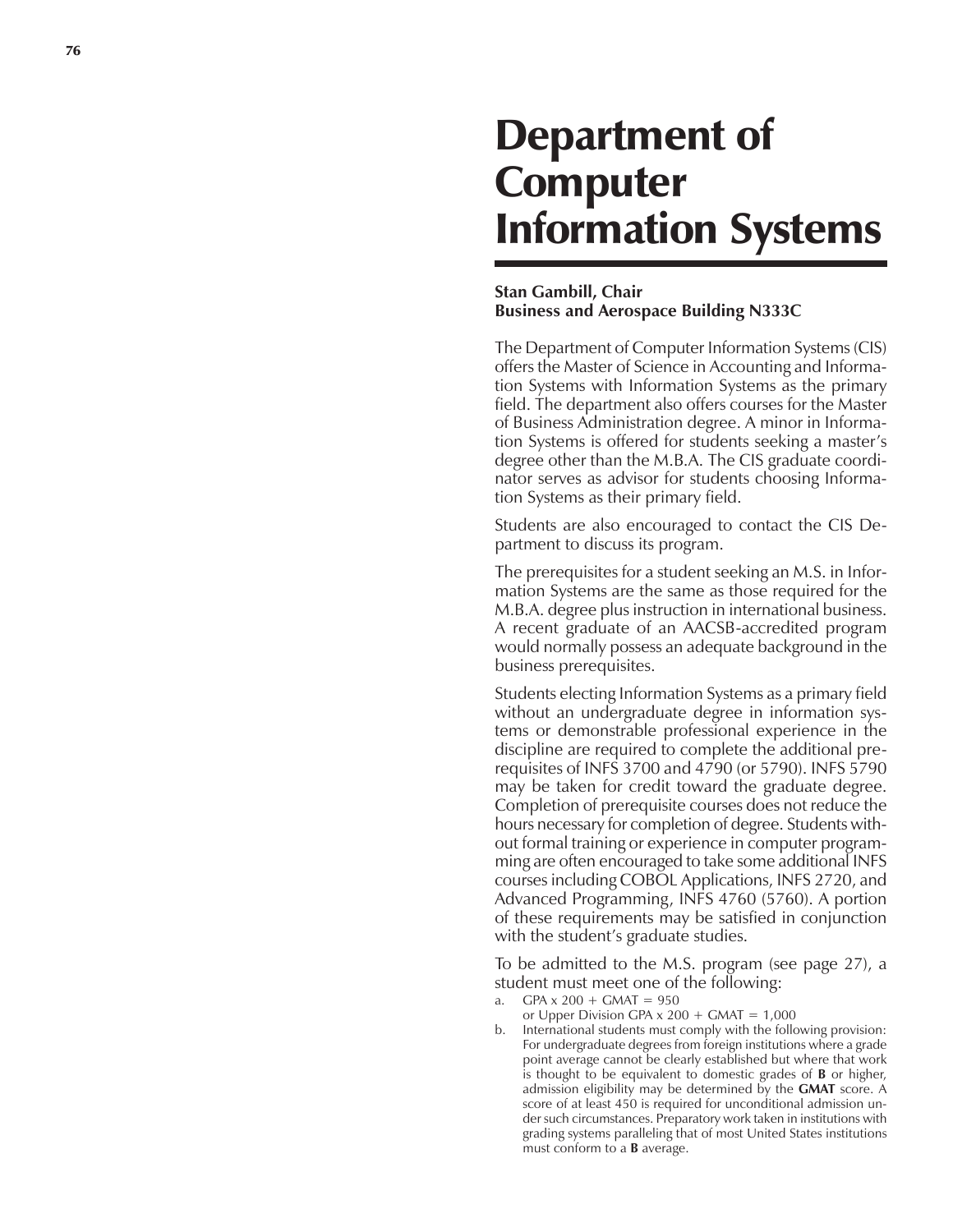# **Requirements for the Master of Science**

## **Information Systems as Primary Field**

#### **Required**

| INFS        | 6710 Systems Analysis                       |
|-------------|---------------------------------------------|
| <b>INFS</b> | 6790 Seminar in Database Management         |
| O M         | 6770 Computer-Based Decision Modeling       |
|             | ACTG 6910 Accounting and Business Decisions |
|             | (or approved substitute)                    |
| <b>INFS</b> | 6980 Information Systems Practicum          |

#### **Electives**

Six hours in INFS at the 6000 level

Three hours of INFS or ACTG at the 5000 or 6000 level Three hours of approved electives at the 5000 or 6000 level Three hours in international/global at the 6000 level (may be satisfied by INFS 6750, Seminar in Global Information Systems)

### **Additional Requirements**

INFS 6980 must be passed with a grade of B- or higher with a maximum enrollment of two times.

The degree is to be completed within six years from the time of admission to the degree program.

No foreign language or thesis is required in the program.

No more than two (2) 5000-level classes may be taken as part of the degree program.

Information systems majors may meet the international/global requirement with any approved Jennings A. Jones College of Business course; however, the selection of INFS 6750, Seminar in Global Strategic Information Systems, is encouraged.

Students planning to graduate in the minimum amount of time, including Summer attendance, should plan their programs carefully in order to meet course sequencing and scheduling constraints. The Computer Information Systems Department can provide scheduling assistance.

A limited number of graduate assistantships are available on a competitive basis to qualified students.

Students with undergraduate degrees in Information Systems may not take INFS 6610 to satisfy either a required or elective course in the program.

## **Courses in Information Systems [INFS]**

- **5200 Data Enhanced Internet Applications.** Three credits. Prerequisites: 6 hours of information systems. Focus on designing, deploying, maintaining, and querying an Internet database using appropriate hardware and software. In-depth study of e-commerce applications in a microcomputer environment.
- **5760 Advanced Programming.** Three credits. Prerequisite: INFS 2720. Functional programming experience in structured programming techniques; top-down design; advanced file handling and maintenance techniques to include sequential, indexed sequential, direct, and relative file organization; interactive, menu-driven applications; and uploading/downloading programs to a central site. Requires extensive laboratory work.
- **5790 Database Design and Development**. Three credits. Prerequisite: 6 hours of information systems. Fundamental concepts: conventional data systems, integrated management information systems, database structure systems, data integration, complex file structure, online access systems. Emphasis on total integrated information systems database and database management languages.
- **5830 Database Programming.** Three credits. Prerequisite: 6 hours of information systems. Operational database design and implementation. Includes the development of interfaces that enable end users to query the database contents and transform data into information. Requires each student to participate fully in a group project.
- **5840 Study Abroad.** Three credits. Prerequisites: Graduate standing and completion of core courses in respective field as determined by graduate business studies. A short-term international business education experience designed to expose the student to the economic, political, cultural, and social environments of a foreign country(ies), with specific emphasis directed toward the international state/status of the subject matter pertinent to the discipline.
- **5900 Business Data Communications.** Three credits. Prerequisite: 6 hours of information systems. Current topics in the field of data communications.
- **6010 Survey of Information Systems Issues.** Three credits. Topics include Systems Development Life Cycle (SDLC), Data Resource Management, and Information Resource Management. Incorporates various microcomputer applications software packages. **May not be used for elective credit in graduate business degree programs.**
- **6610 Information Systems Management and Applications.** Three credits. Prerequisites: Graduate standing and INFS 3100 or 6010. Focuses on utilization of computing resources in managerial context. Students will develop an understanding of issues and implications of information resources and end-user computing as well as develop skills in application of these concepts in a problem-solving oriented microcomputer system environment. **NOT open to students with an undergraduate degree in Information Systems.**
- **6620 Advanced Computer Applications for Business.** Three credits. Prerequisite: INFS 6610 or permission of instructor. Advanced application development in an end-user computing environment. Opportunity to develop skills in building applications to support management activities in the information age. Includes database systems, electronic spreadsheets, and other appropriate application environments.
- **6710 Systems Analysis.** Three credits. Prerequisite: INFS 6610 or an undergraduate major or minor in Information Systems or permission of instructor. Practical explanation of the total systems concept and a knowledge of systems development. Addresses the entire development cycle including analysis, design, and implementation.
- **6720 Decision Support Systems.** Three credits. Prerequisite: INFS 3100 or 6010. Examines the broad area of management support systems. Concepts and issues surrounding decision support systems, expert systems, and executive information systems. Software packages used to solve application problems chosen from appropriate business areas.